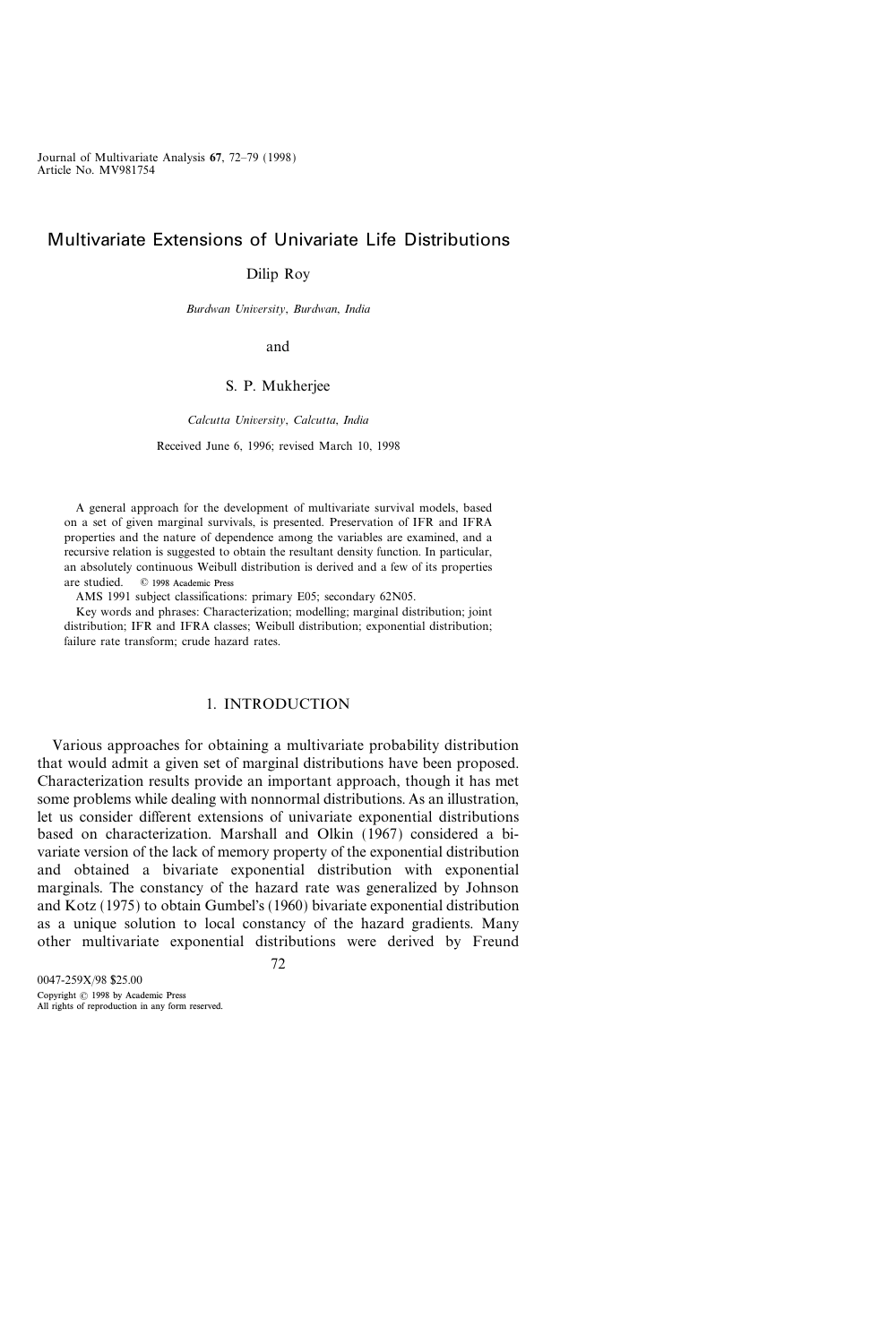(1961), Downton (1970), Hawkes (1972), Paulson (1973), Block and Basu (1974), and Sarkar (1987), each having some useful properties. The problem becomes more involved when a univariate property of importance may have several bivariate/multivariate extensions. For example Basu (1971), Johnson and Kotz (1975), and Shanbhag and Kotz (1986) proposed different definitions for multivariate hazard rates.

Another approach is to use a functional equation for obtaining a multivariate distribution function starting from the marginal distribution functions. For the bivariate case, Morgenstern (1956) suggested one such equation. Farlie (1960) further generalized this model, and Gumbel (1960) used the Morgenstern model and suggested a bivariate exponential distribution.

Spherical generalization through Kelker's (1970) work is another approach that ensures retention of many univariate properties. This approach works with symmetric distributions only.

We present a different model for deriving multivariate extensions of continuous nonnegative random variables. A bivariate exponential distribution (of the third kind) due to Gumbel (1960) and multivariate Weibull distributions due to Hougaard (1986) and Crowder (1989) can be explicitly or implicitly obtained from the model proposed here. In Section 2 we present the general model along with a few important properties like retention of IFR and IFRA class properties. In Section 3 we examine a bivariate Weibull distribution derived as a particular case of our model.

#### 2. A MODEL FOR MULTIVARIATE EXTENSION

Let  $(X_1, X_2, ..., X_p)$  be a collection of p component lives of a system having the marginal distribution  $F_i(x)$  for  $X_i$ ,  $i = 1, 2, ..., p$ . Writing  $\overline{F}_i(x)$ as the survival function,  $R_i(x)$  as the hazard function, and  $r_i(x)$  as the hazard rate corresponding to  $F_i(x)$ , we have by definition  $\overline{F}_i(x)$  =  $1-F_i(x)$ ,  $R_i(x) = -\log \overline{F}_i(x)$ ,  $r_i(x) = (d/dx) R_i(x)$ ,  $i = 1, 2, ..., p$ . By assuming the existence of hazard rates we restrict ourselves to absolutely continuous marginal distributions. We then introduce the following Multivariate Extension (ME) Model to describe the joint survival function  $\overline{F}(x_1, x_2, ..., x_p)$  of  $\mathbf{X} = (X_1, X_2, ..., X_p)$ :

Model: 
$$
\overline{F}(x_1, x_2, ..., x_p) = \exp\left[-\left\{\sum_{i=1}^p (R_i(x_i))^{\nu}\right\}^{1/\nu}\right],
$$
 (2.1)

where  $v \ge 1$  is the dependency parameter.

RESULT 2.1. It can be shown that the function  $\bar{F}(x_1, x_2, ..., x_p)$  defined in  $ME$  (2.1) is a proper survival function with joint density function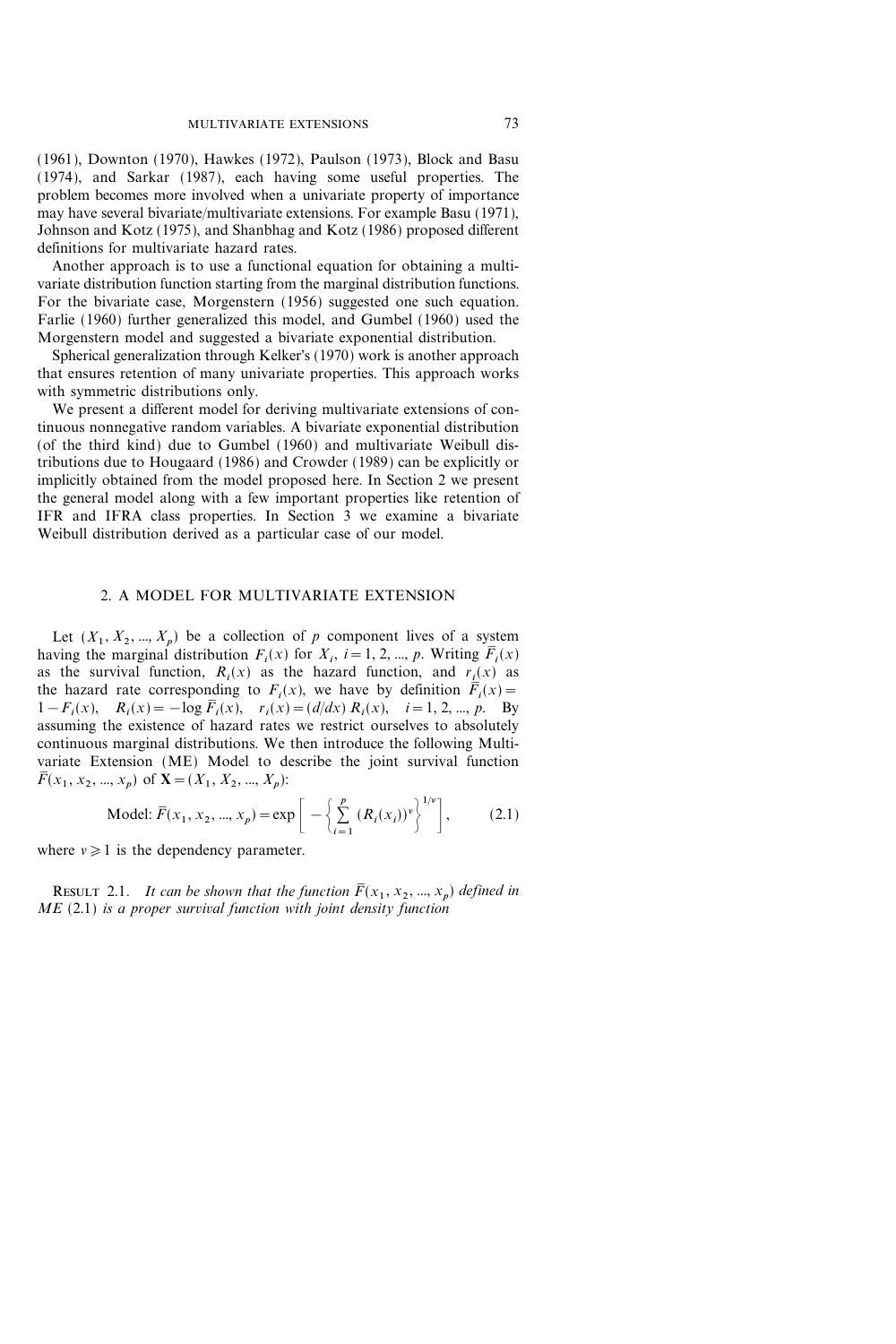$$
f(x_1, x_2, ..., x_p) = \left\{ \prod_{i=1}^p R_i^{\nu-1}(x_i) r_i(x_i) \right\} \exp\bigg[ - \left\{ \sum_{i=1}^p (R_i(x_i))^{\nu} \right\}^{1/\nu} \bigg]
$$
  
 
$$
\times \left\{ \sum_{i=1}^p p a_i \left( \sum_{i=1}^p R_i^{\nu}(x_i) \right)^{i(1-\nu)/\nu-(p-i)} \right\} \tag{2.2}
$$

where  $a_i \geq 0$ ,  $i=1, 2, ..., p$ , are functions of v determined from the recursive relation

$$
{}_{k}a_{i} = {}_{k-1}a_{i-1} + {}_{k-1}a_{i}((k-1) v - i), \qquad i = 2, 3, ..., k-1
$$
  
\n
$$
{}_{k}a_{k} = 1, \qquad {}_{k}a_{1} = (v-1) \cdots ((k-1) v - 1), \qquad k = 2, ..., p.
$$
\n(2.3)

Remark 1. Strictly speaking the model under consideration does not require absolute continuity for the marginal distributions.  $v=1$  covers the case of independence. That this joint survival function admits the given marginal distributions can be easily verified.

It will be of interest to see whether the univariate class properties are retained through such a multivariate extension. Because the IFR and IFRA classes are of utmost importance in reliability analysis we examine preservation of those properties in the following results.

RESULT 2.2. If  $X_i$  has an IFR distribution for each  $i=1, 2, ..., p$  then **X**, following the ME model, has a multivariate IFR distribution.

Proof. Following the multivariate definition of IFR class (Roy, 1994) we need to prove that  $r_i(\mathbf{x}) \uparrow x_i$  for each choice of  $x_j$ ;  $j = 1, 2, ..., p$ ,  $(\neq i)$ . By definition (Johnson and Kotz, 1975),  $r_i(\mathbf{x})$  under the given model works out as

$$
r_i(\mathbf{x}) = \left[ R_i^{\nu}(x_i) / \left\{ \sum_{j(\neq i)} R_j^{\nu}(x_j) + R_i^{\nu}(x_i) \right\} \right] r_i(x). \tag{2.4}
$$

We observe that the first factor is increasing in  $x_i$  as  $v \ge 1$  and as  $R_i(x_i)$  is an increasing function of  $x_i$ , the second factor is increasing in  $x_i$  from the marginal IFR property of component life  $X_i$ . Hence  $r_i(\mathbf{x})$  is increasing in  $x_i$ . But (2.4) is true for each  $i = 1, 2, ..., p$ , ensuring thereby the MIFR property of  $X$ .

RESULT 2.3. If  $X_i$  has an IFRA distribution for each  $i=1, 2, ..., p$  then X, following the ME model, has a multivariate IFRA distribution.

Proof. Following the multivariate definition of IFRA class (Roy, 1994) and its equivalence relationship we need to show that for each  $i=1, 2, ..., p$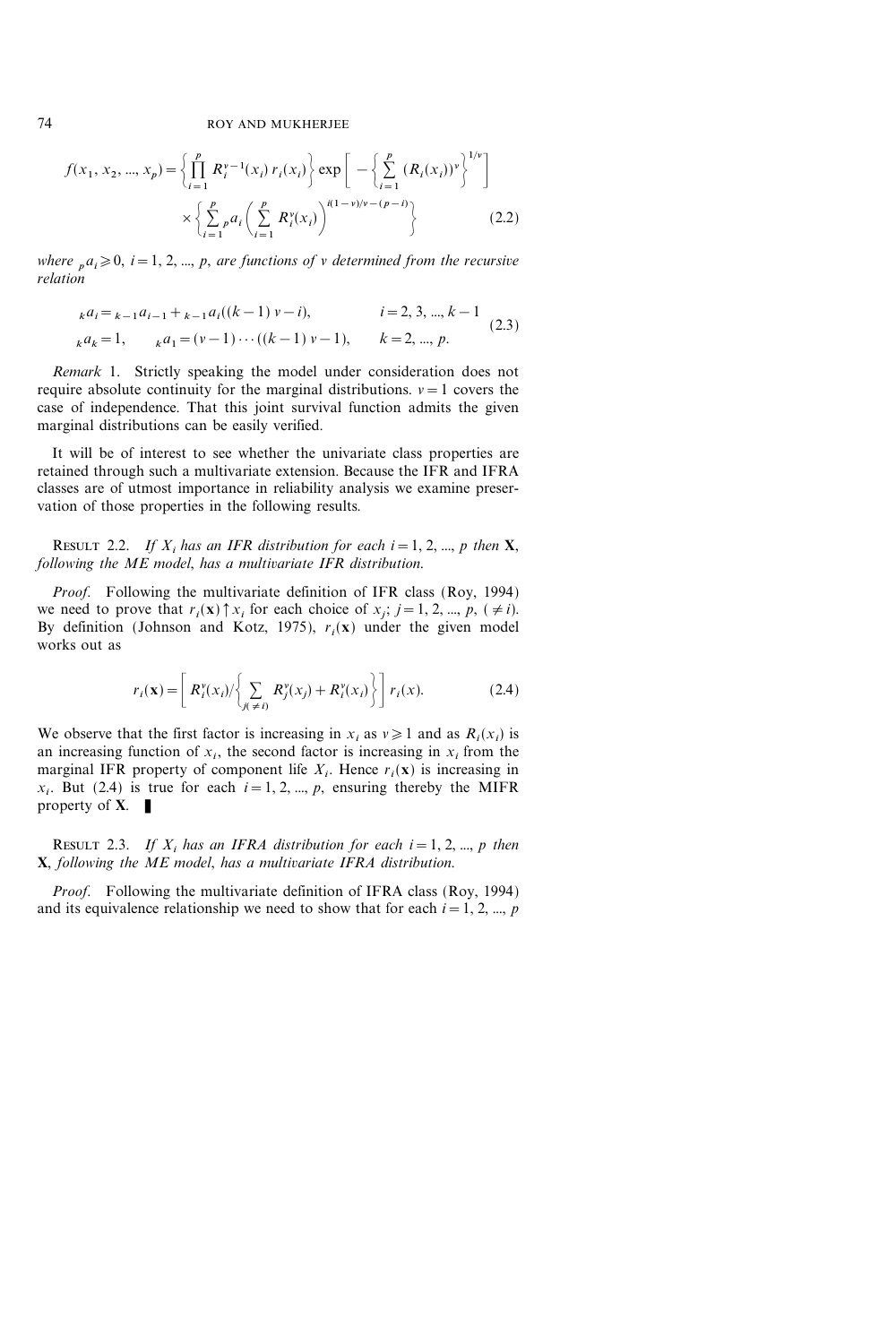and for each **x**,  $r_i(\mathbf{x}) \ge A_i(\mathbf{x})$ , where  $A_i(\mathbf{x})$  is the multivariate version of failure rate average. Under the given model

$$
A_i(\mathbf{x}) = \left[ \left\{ \sum_{i=1}^p (R_i^{\nu}(x_i)) \right\}^{i/\nu} - \left\{ \sum_{j(\neq i)} R_i^{\nu}(x_j) \right\}^{1/\nu} \right] / x_i,
$$
 (2.5)

which we need to show is less than  $r_i(\mathbf{x})$ . Simplify

$$
r_i(\mathbf{x}) - A_i(\mathbf{x}) = \left\{ \sum_i R_i^{\nu}(x_i) \right\}^{1/\nu - 1} R_i^{\nu - 1}(x_i) \left\{ r_i(x_i) - A_i(x_i) \right\}
$$

$$
+ \left\{ \sum R_i^{\nu}(x_i) \right\}^{1/\nu} \left[ \left\{ \sum_{j(\neq i)} R_j^{\nu}(x_j) / \sum R_i^{\nu}(x_i) \right\}^{1/\nu} - \sum_{j(\neq i)} R_j^{\nu}(x_i) / \sum_i R_i^{\nu}(x_i) \right] / x_i, \tag{2.6}
$$

where  $A_i(x_i) = R_i(x_i)/x_i$  is the marginal failure rate average of  $X_i$ . As  $X_i$ has an IFRA distribution we have  $r_i(x_i) \ge A_i(x_i)$  and hence the first term of the right-hand side of  $(2.6)$  is nonnegative. Further, because  $\nu$  is greater than or equal to 1 we see that the second term is also nonnegative because

$$
\left\{\sum_{j(\neq i)} R_j^{\nu}(x_j) / \sum_i R_i^{\nu}(x_i) \right\} \leq 1
$$

and hence

$$
\left\{\sum_{j(\neq i)} R_j^{\nu}(x_j)/\sum_i R_i^{\nu}(x_i)\right\}^{1/\nu} \geqslant \left\{\sum_{j(\neq i)} R_j^{\nu}(x_j)/\sum_i R_i^{\nu}(x_i)\right\}.
$$

Thus  $r_i(\mathbf{x}) \geq A_i(\mathbf{x})$  for each i and hence **X** is IFRA.

As the nature of dependence in the ME model may be of interest to users, we examine the underlying association following Lehmann (1966) and Shaked (1982). It is easy to observe that the ME model gives rise to positive quadrant dependence when  $p=2$ , because for  $v \ge 1$ 

$$
\overline{F}(x_1, x_2, ..., x_p) \ge \overline{F}_1(x_1) \overline{F}(x_2), ..., \overline{F}_p(x_p),
$$
\n(2.7)

which according to Shaked (1982) results in positive upper orthant dependence. When association is measured through a pairwise correlation coefficient we make an important observation through the following results.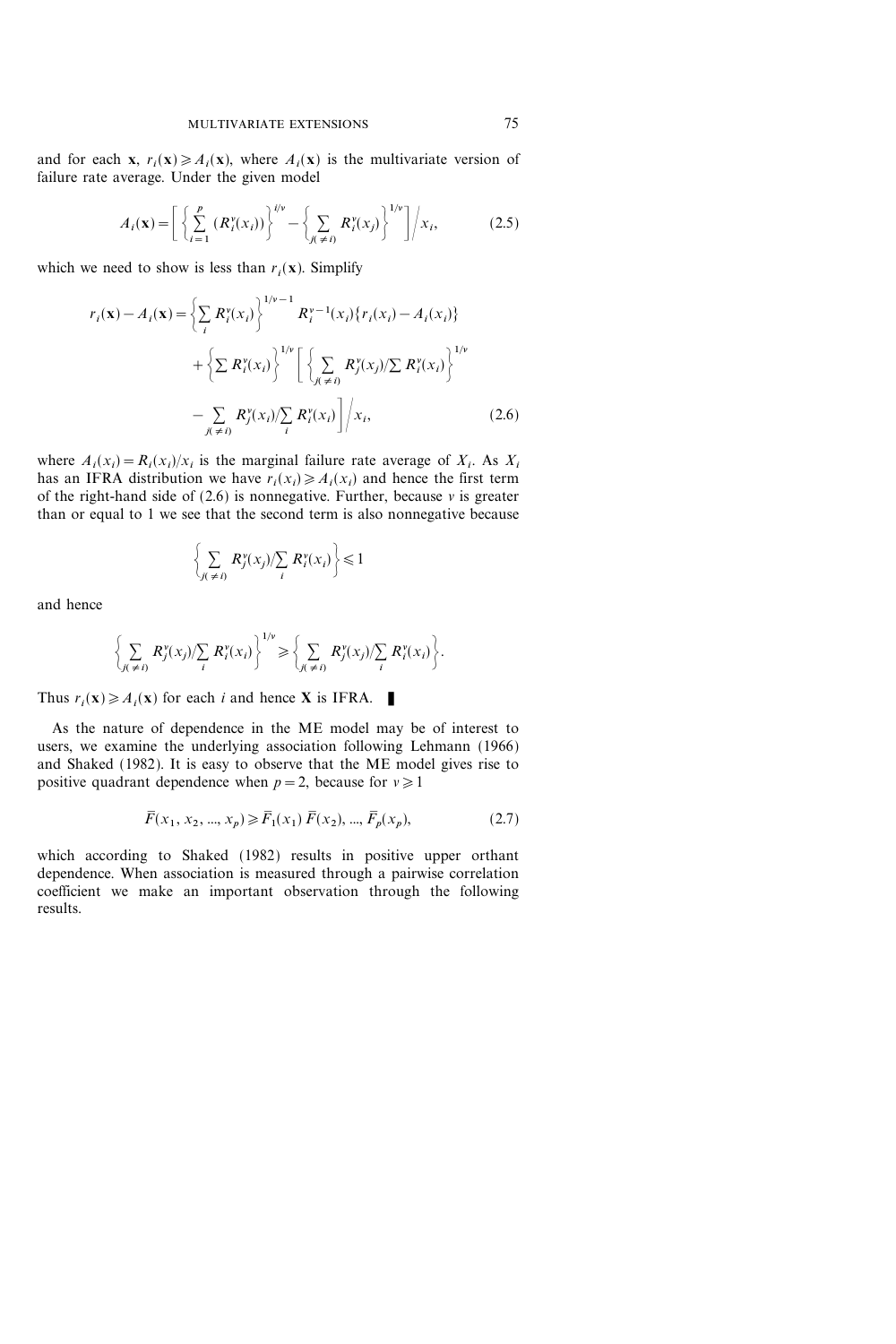RESULT 2.4. Under the ME model the correlation coefficient between any two component lives is zero if and only if they are independently distributed.

Proof. The "if" part follows from the standard result. To prove the "only if" part let us consider any two component lives  $X_i$  and  $X_j$ ;  $i \neq j$ ,  $i, j \in (1, 2, ..., p)$  with

$$
EX_i X_j = -EX_i EX_j = 0.
$$
\n
$$
(2.8)
$$

Since  $X_i$  and  $X_j$  are nonnegative, we have

$$
EX_i X_j \ge \int_0^\infty \int_0^\infty \overline{F}_i(u) \overline{F}_j(v) du dv
$$
  
=  $(EX_i)(EX_j).$  (2.9)

Following (2.8) we have a strict equality in (2.9), which implies thereby that  $X_i$  and  $X_j$  should necessarily be independent variables.

RESULT 2.5. Under the ME model, if any two variables are uncorrelated then all the variables are jointly independent.

*Proof.* From result 2.4 we have independence of any two variables  $X_i$ and  $X_i$ , when they are uncorrelated. This implies that  $v=1$ . But for  $v=1$ the ME model reduces to

$$
\overline{F}(x_1, x_2, ..., x_p) = \overline{F}_1(x_1) \overline{F}(x_2), ..., \overline{F}_p(x_p),
$$

which implies thereby the joint independence of all the variables in  $X$ .

In view of the above, the correlation matrix is such that either all the elements are positive or all the nondiagonal elements are zeros.

## 3. A PARTICULAR STUDY

We shall now examine a special case of the ME model where marginal distributions are of Weibull form. Writing  $R_i(x_i) = \lambda_i x_i^{\alpha}, i = 1, 2, ..., p$ , the resultant absolutely continuous multivariate Weibull distribution can be described in terms of the joint survival function as

$$
\overline{F}(x_1, x_2, ..., x_p) = \exp\bigg[-\bigg\{\sum_{i=1}^p (\lambda_i^v x_i^{xv})\bigg\}^{1/v}\bigg].
$$
 (3.1)

We shall denote this distribution by MEWD ( $\alpha$ ,  $v$ ;  $\lambda_1$ , ...,  $\lambda_p$ ).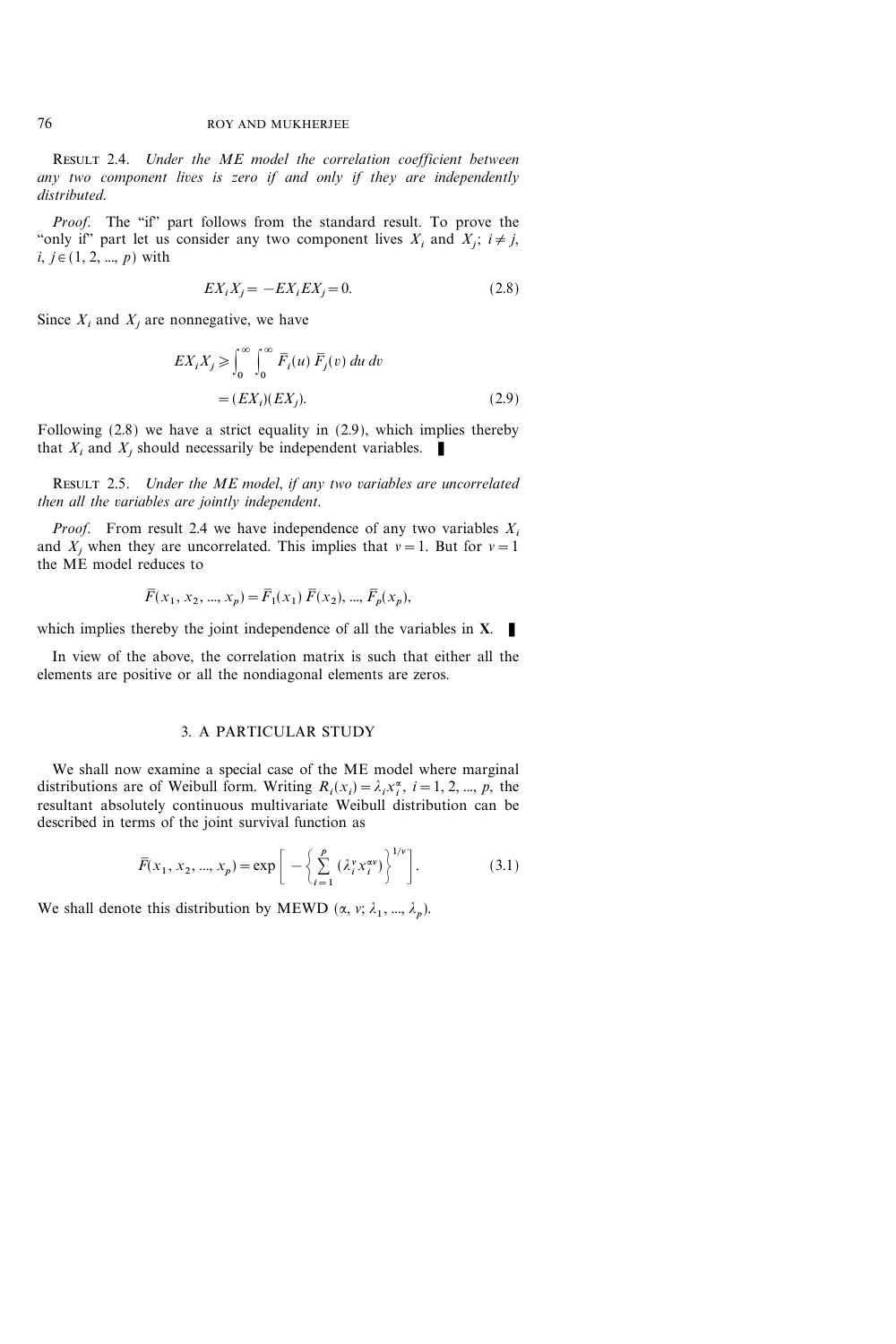For  $\alpha = 1$ , it reduces to a multivariate exponential distribution proposed by Gumbel (1960). A slight variation of MEWD may be observed in Hougaard (1986) and Crowder (1989), who obtained their distributions through mixture, the mixing variate having a stable law with index  $\delta$  $(0 < \delta \le 1)$ . As a result, from a distribution having the IFR property one may have a marginal distribution belonging to the DFR class. Under the ME model, both IFR and IFRA class properties remain unaffected.

We shall examine some additional properties of the MEWD ( $\alpha$ ,  $\nu$ ,  $\lambda$ <sub>1</sub>, ...,  $\lambda$ <sub>p</sub>) with special reference to its univariate counterpart.

It is interesting to note that MEWD admits the Weibull minimum property as given below.

**RESULT 3.1.** If **X** follows MEWD  $(\alpha, v, \lambda_1, ..., \lambda_p)$  then  $Z = Min_{1 \leq i \leq p} X_i$ follows  $W(\alpha, \lambda)$ , where  $\lambda = (\sum_{i=1}^p \lambda_i^{\nu})^{1/\nu}$ .

Another interesting aspect of the MEWD is the Weibull form for the crude hazard rates. We note that for MEWD the ith crude hazard rate  $h_i(x)$  is of the form  $h_i(x) = r_i(x, x, ..., x) = \alpha \lambda^{1-\nu} \lambda_i^{\nu} h^{\alpha-1}$ .

It was noted by Mukherjee and Roy (1987) that the class of IFR Weibull distributions is closed under failure rate transform. In the multivariate situation we generalize the concept of failure rate transform by crude hazard rate transform (CHR transform). We present below a related result in terms of CHR transform of the MEWD. The proof follows from a simple calculation.

RESULT 3.2. If X follows MEWD  $(\alpha, v, \lambda_1, ..., \lambda_p)$  with  $\alpha > 1$  then  $(h_1(X_1), ..., h_p(X_p))$  follows MEWD  $(\alpha', v; \beta_1, ..., \beta_p)$  with  $\alpha' > 1$ , where  $1/\alpha + 1/\alpha' = \hat{1}$  and  $\beta_i = \lambda^{\alpha'(v-1)} \lambda_i^{1-\alpha'v} \alpha^{-\alpha'}.$ 

It may be worth pointing out that the converse of Result 3.2 can be established under some mild assumptions and symmetry among the CHRs. Roy and Mukherjee (1986) observed that

$$
R(cx) R(1) = R(c) R(x) \qquad \forall x \geq 0, c \geq 0
$$
 (3.2)

if and only if the underlying distribution is Weibull. The multivariate generalization of (3.2) may be

$$
R(cx_1, ..., cx_p) R(1, ..., 1) = R(c, ..., c) R(x_1, ..., x_p) \quad \forall \mathbf{x} \geq 0 \text{ and } c \geq 0.
$$
\n(3.3)

RESULT 3.3. If X follows MEWD, then condition (3.3) holds. Conversely, if  $(3.3)$  is true X follows the Weibull minimum property, each marginal distribution being Weibull.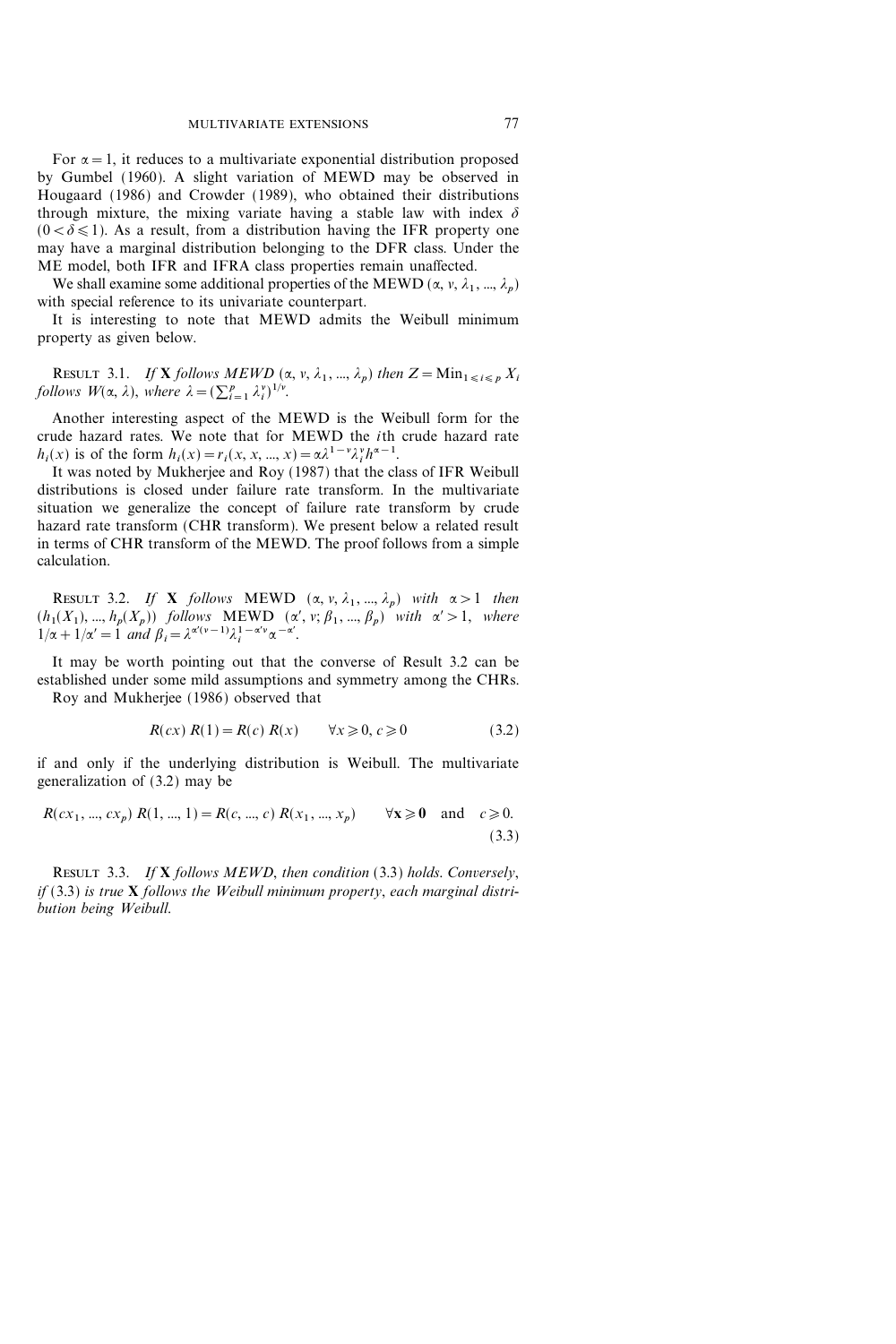*Proof.* The first part is easy to show. To prove the second part let (3.3) be true. Then for a choice of  $x_1=x_2=\cdots=x_p=x$  we have

$$
R(cx, ..., cx) R(1, ..., 1) = R(c, ..., c) R(x, ..., x).
$$
 (3.4)

But  $R(x, ..., x)$  is the hazard function of the variable  $Z = Min_{1 \le i \le p} X_i$ . Comparing the above observation with (3.2) we get via Roy and Mukherjee (1986) that Z follows the Weibull distribution. Thus (3.4) implies the Weibull minimum property. Similarly,  $x_i = x$  and  $x_j = 0$  in (3.3) ensures the Weibull distribution for the *i*th variable  $X_i$  under similar arguments. This is true for each  $i=1, 2, ..., p$ . Hence the result follows.

## REFERENCES

- A. P. Basu, Bivariate failure rate, J. Amer. Statist. Assoc. 66 (1971), 103-104.
- H. N. Block and A. P. Basu, A continuous bivariate exponential extension, J. Amer. Statist. Assoc.  $69$  (1974), 1031-1037.
- M. J. Crowder, A multivariate distribution with Weibull connections, J. Roy. Statist. Soc. Ser. B 51 (1989), 97-107.
- F. Dowton, Bivariate exponential distributions in reliability theory, J. Roy. Statist. Soc. Ser. B 33 (1970), 408-417.
- R. C. Elandt Johnson, Some properties of bivariate Gumbel type A distribution with proportional hazard rates,  $J.$  Multivariate Anal. 8 (1978), 244-254.
- D. J. G. Farlie, The performance of some correlation coefficient for a general bivariate distribution, *Biometrika* 47 (1960), 307-327.
- J. E. Freund, A bivariate extension of the exponential distribution, J. Amer. Statist. Assoc. 56  $(1961), 971-977.$
- M. Gail, A review and critique of some models used in competing risk analysis, Biometrika 31 (1975), 209-222.
- E. J. Gumbel, Bivariate exponential distributions, J. Amer. Statist. Assoc. 55 (1960), 698-707.
- A. C. Hawkes, A bivariate exponential distribution with applications to reliability, J. Roy. Statist. Soc. Ser. B 34 (1972), 129-131.
- P. Hougaard, A class of multivariate failure time distribution, *Biometrika* 73 (1986), 671–678.
- N. L. Johnson and S. Kotz, A vector multivariate hazard rate, *J. Multivariate Anal.* 5 (1975),  $53 - 66.$
- D. Kelker, Distribution theory of spherical distributions and a location scale parameter generalization, Sankhyā Ser. A 32 (1970), 419-430.
- L. Lee, Multivariate distributions having Weibull properties, *J. Multivariate Anal.* 9 (1979), 267-277.
- E. L. Lehmann, Some concept of dependence, Ann. Math. Statist. 37 (1966), 1137–1153.
- A. W. Marshall and I. Olkin, A multivariate exponential distribution, J. Amer. Statist. Assoc. 62 (1967), 30-44.
- D. Morgenstern, Einfache Beispiele zweidimensionaler verteilungen, Mitt. Math. Statist. 8  $(1956)$ , 234-235.
- S. P. Mukherjee and D. Roy, Failure rate transform of the Weibull variate and its properties, Comm. Statist. Theory Methods 16 (1987), 281-291.
- A. S. Paulson, A characterization of the exponential distribution and a bivariate exponential distribution, Sankhyā Ser. A 35 (1973), 69-78.